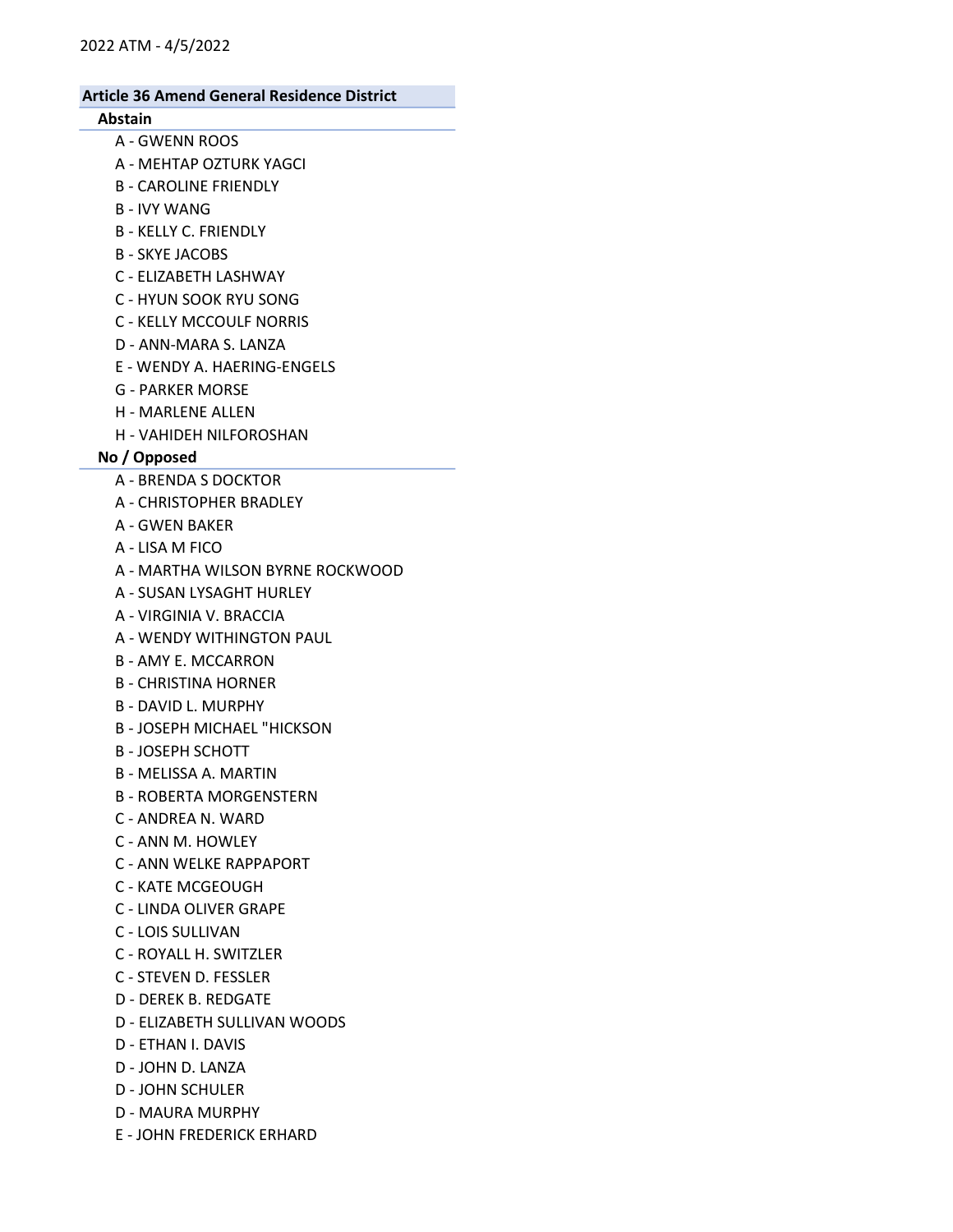- E KATHERINE K. MACDONALD
- E KATHERINE L. "BABSON
- E LAURENCE D. SHIND
- E MARLA L. ROBINSON
- E MARY GARD
- E NANCY L. GOODEN WESTENBERG
- E THOMAS J. MACDONALD
- F DAVID RYAN DAWS
- F ELAINE M. PUTNAM
- F ELIZABETH LANGE
- F JAY PROSNITZ
- F JULIE RISING BRYAN
- F NIKI BRINKMAN-OFENLOCH
- F SALVATORE "DEFAZIO
- G HAROLD N. "KAPLAN
- G KATHLEEN F. TRUMBULL
- G LORRI WOODACRE
- G TAMARA V. SIELECKI-DZURDZ
- H CONCHITA JEANNE MAYELL
- H ERIN HESTER
- H JOANNE MCINTOSH
- H LINSHI LI
- H MARTHA WHITE COLLINS
- H PAMELA L. KUBBINS

# Yes / In Favor

- A BARBARA D SEARLE
- A BARBARA HIRSCH
- A CHRISTOPHER E. SHEDD
- A CORINNE M MONAHAN
- A ELLEN F GIBBS
- A ERIC W. PINSKER-SMITH
- A HUAN HUANG
- A JOHN DUFFY
- A JOSEPH KAHN
- A LAURIE ANN OHLMS
- A MARY KLOPPENBERG
- A MATTHEW HORNUNG
- A PAMELA STIRRAT
- A PATRICIA A MALLETT
- A REBECCA LOUISE CRANE
- A SHEILA OLSON
- A SUZANNE G LITTLEFIELD
- B ALBERT BENEDICT "KRUG
- B ARTHUR S. PRIVER
- B BETSY G. ROBERTI
- B DEED MCCOLLUM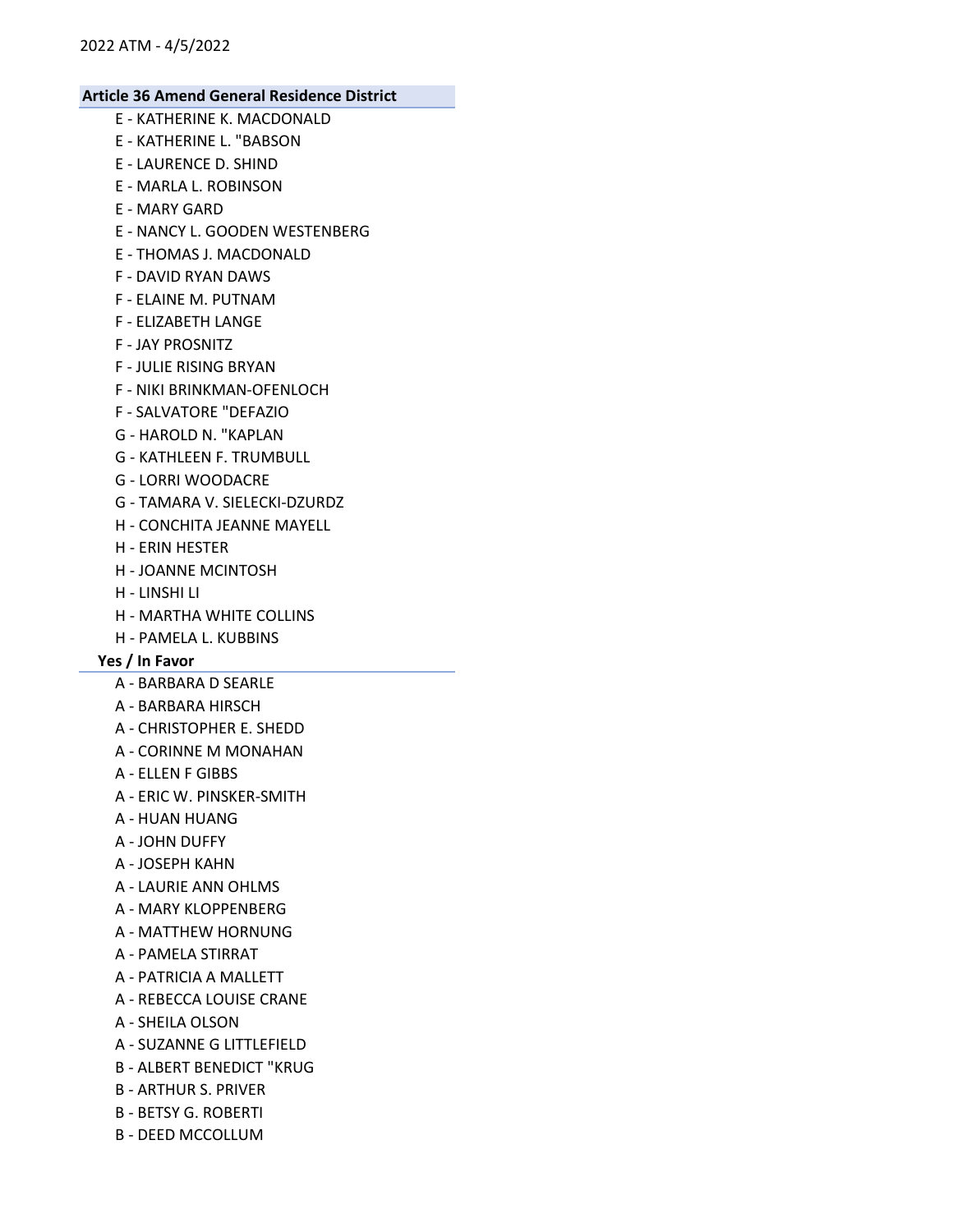- B EUNICE B. GROARK
- B FREDRICK E. BUNGER
- B GARY ARTHUR
- B JAMES L. ROBERTI
- B KATHERINE S. CORT
- B LINDA H. CHOW
- B MIDDLETON ANSLEY "MARTIN
- B NORA TRACY PHILLIPS
- B S. PETER W. JONES
- B SCOTT K. BENDER
- C BEATRICE BEZMALINOVIC DHEBAR
- C HOLLY M. GRACE
- C KATHY Y. EGAN
- C LEANNE J. LEIBMAN
- C LUCIENNE V. RONCO
- C LUCY ROONEY KAPPLES
- C MARCIA TESTA SIMONSON
- C MARTIN JAY "MCHALE
- C PAMELA POSEY
- C SARA H. RAVERET
- C SARAH H. PEDERSEN
- C SHANI M. DEFINA
- C SHARON L. GRAY
- C SUSAN K. MAGGIONI
- C THOMAS H. ULFELDER
- C WENDY HARRIS GARBER
- D CRAIG EDWARD MACK
- D DIANE E. HALL
- D ELIZABETH H. SHLALA
- D GAIL FRANCES SULLIVAN
- D IAN COHEN
- D ILLANA S. NISSENBAUM
- D LAURA ROBERT-FRAGASSO
- D LAURA SCHOTSKY OLTON
- D LINA EVE VITA MUSAYEV
- D LORI A. FERRANTE
- D MARGIE PALLADINO
- D MARK B. BENJAMIN
- D MASON R. SMITH
- D PATTI QUIGLEY
- D QUENTIN S. PRIDEAUX
- D RICHARD D. "HILL
- D SANDRA SABA JOSEPH
- D STEPHEN G. MURPHY
- D W. ARTHUR "GARRITY
- E CAREN PARKER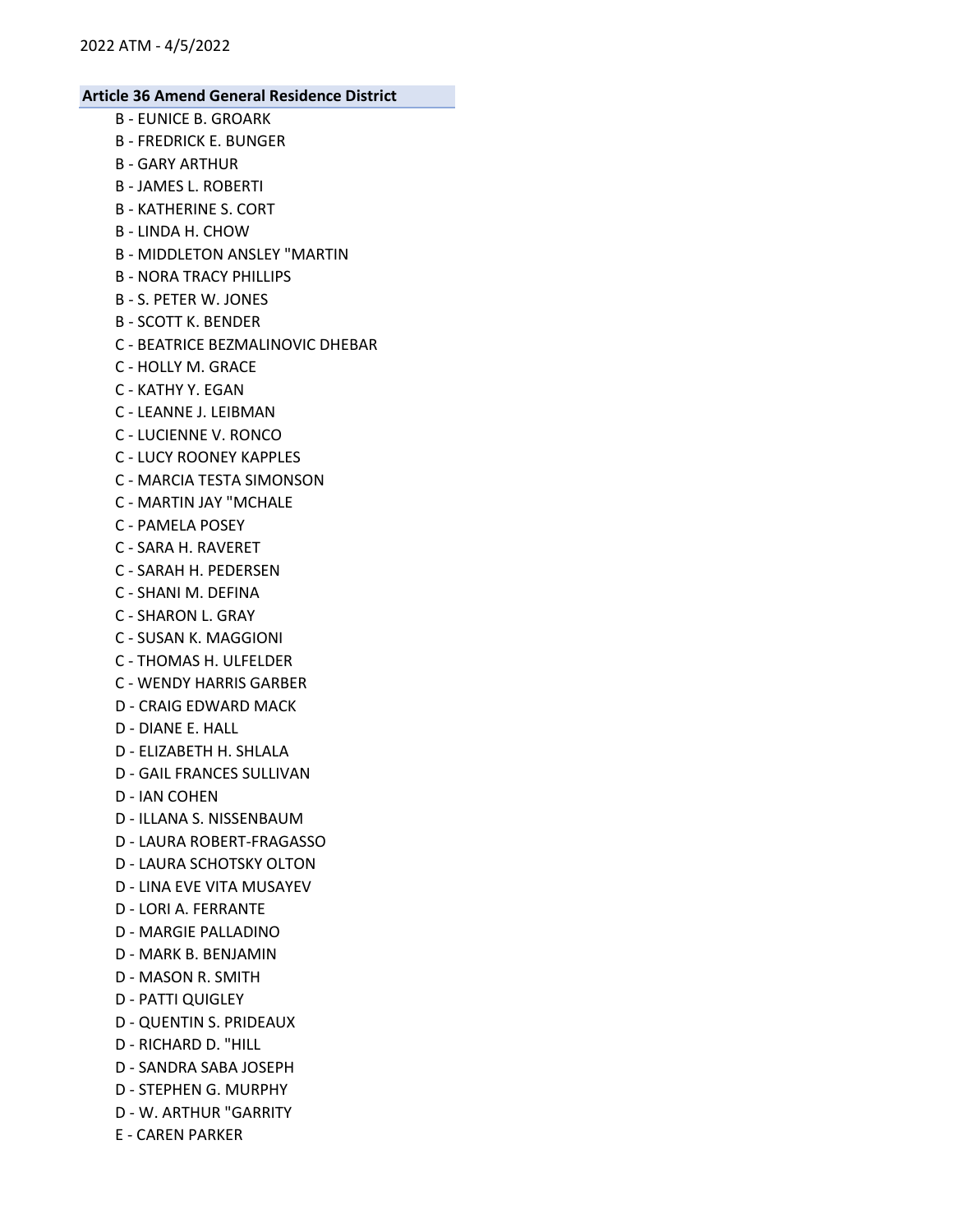- E DENNIS DISCHINO
- E JACQUI VAN LOOY
- E JARED W. PARKER
- E JESSICA BETH GRAHAM
- E JOAN GAUGHAN
- E KEVIN J. MACDONALD
- E LISE M. OLNEY
- E NEAL R. GOINS
- E ODESSA MB SANCHEZ
- E PAUL A. CRAMER
- E RAINA C. MCMANUS
- E RANI ELWY
- E REGINA C. LAROCQUE
- E RUSSELL THOMAS GENTRY
- E SUSAN E. RYAN
- E TIMOTHY W. FULHAM
- E WENDY S. BECK VON PECCOZ
- F ANNE P. COHEN
- F C. MADISON "RILEY
- F CHRISTINE SWENSON LAWRENCE
- F CYNTHIA C. EDWARDS
- F DAVID LIVINGSTON
- F ELIZABETH MAY
- F FREDERIC W. RIPLEY
- F HOPE CROSIER
- F LISA COLLINS
- F MICHAEL ANDREW LICATA
- F MICHAEL J. MASTRIANNI
- F MICHELE DRAGON LIVINGSTON
- F NICHOLE ANN BERNIER
- F PRUDENCE B. HAY
- F SHAWN BAKER
- F SUSAN KAGAN LANGE
- F VICTORIA J. OSTLER
- F VIRGINIA LEE FERKO
- G ALICE HANLON PEISCH
- G ALLAN L. PORT
- G ANDREW A. WILSON
- G CRAIG L. COHEN
- G DIANE CAMPBELL
- G DOUGLAS W. SMITH
- G EDWARD D. FOLLAND
- G FREDERICK W. SCHALLER
- G JANET Z. GIELE
- G JE'LESIA JONES
- G JOAN HACKETT CODY